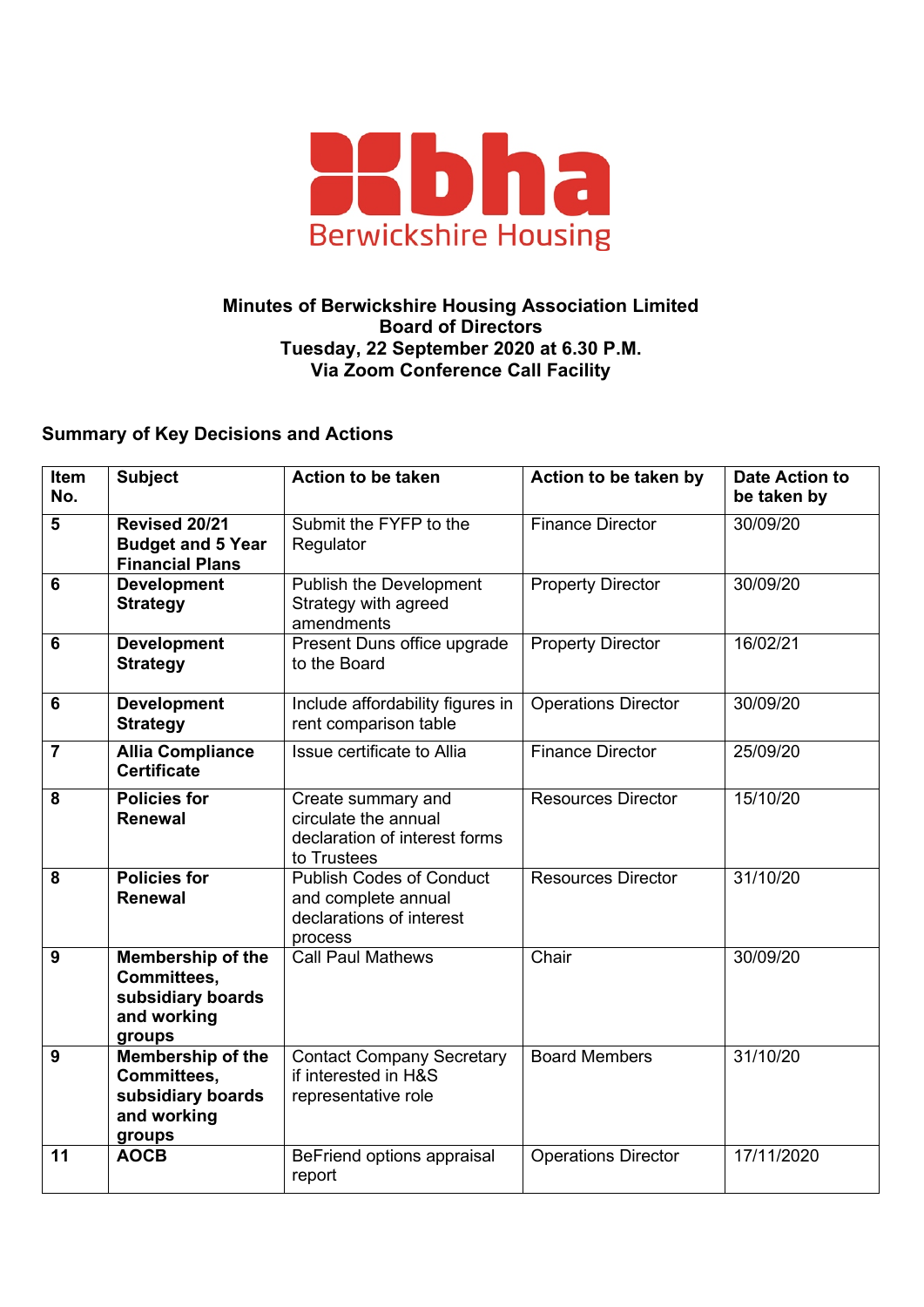| <b>Berwickshire Housing</b>                                                                                                                                                                                                                                                                                                                                                                                                                                                     |                                             |                                                                                     | Minutes of Berwickshire Housing Association Limited                                                                                                                      | <b>Board of Directors</b><br>Tuesday, 22 September 2020, at 6.30 P.M.<br><b>Via Zoom Conference Call Facility</b> |                  |                                        |
|---------------------------------------------------------------------------------------------------------------------------------------------------------------------------------------------------------------------------------------------------------------------------------------------------------------------------------------------------------------------------------------------------------------------------------------------------------------------------------|---------------------------------------------|-------------------------------------------------------------------------------------|--------------------------------------------------------------------------------------------------------------------------------------------------------------------------|-------------------------------------------------------------------------------------------------------------------|------------------|----------------------------------------|
| In Attendance:<br><b>Present:</b><br>Jim McDevitt<br>Helen Forsyth, Chief Executive<br><b>Scott Holmes</b><br>John Bain, Resources Director<br><b>Viv Cockburn</b><br>Dan Blake, Operations Director<br>Norrie MacPhail<br>Angela Taylor, Property Director<br>Colin Turner, Minute Taker<br><b>Paul Matthews</b><br>Michelle Meldrum, Chief Executive Designate<br><b>Graeme MacLeod</b><br>Susie McCosh<br><b>Anne Rutherford</b><br><b>Stephen Scott</b><br><b>Hugh Carr</b> |                                             |                                                                                     |                                                                                                                                                                          |                                                                                                                   |                  |                                        |
| Item<br>No.                                                                                                                                                                                                                                                                                                                                                                                                                                                                     | <b>Agenda Item</b>                          | <b>Minute</b>                                                                       |                                                                                                                                                                          | <b>Action</b>                                                                                                     | <b>Action By</b> | <b>Action to be</b><br>completed<br>by |
|                                                                                                                                                                                                                                                                                                                                                                                                                                                                                 |                                             | The Chief Executive chaired the meeting.                                            |                                                                                                                                                                          |                                                                                                                   |                  |                                        |
| $\mathbf 1$                                                                                                                                                                                                                                                                                                                                                                                                                                                                     | <b>Apologies</b>                            | and Lynn Gray.                                                                      | Apologies were received from Sam Hart, John Campbell                                                                                                                     |                                                                                                                   |                  |                                        |
| $\overline{2}$                                                                                                                                                                                                                                                                                                                                                                                                                                                                  | <b>Declarations of</b><br><b>Interest</b>   | Item 10.                                                                            | Norrie MacPhail declared his interest in BHA Enterprise.<br>Stephen Scott and Hugh Carr declared their interest in                                                       |                                                                                                                   |                  |                                        |
| 3                                                                                                                                                                                                                                                                                                                                                                                                                                                                               | <b>Election of Office</b><br><b>Bearers</b> | seconded Jim McDevitt and the nomination was<br>of BHA to serve until the next AGM. | The Chief Executive asked for nominations for the role of<br>Chair. Graeme MacLeod proposed, and Susie McCosh<br>unanimously agreed. Jim McDevitt was duly elected Chair |                                                                                                                   |                  |                                        |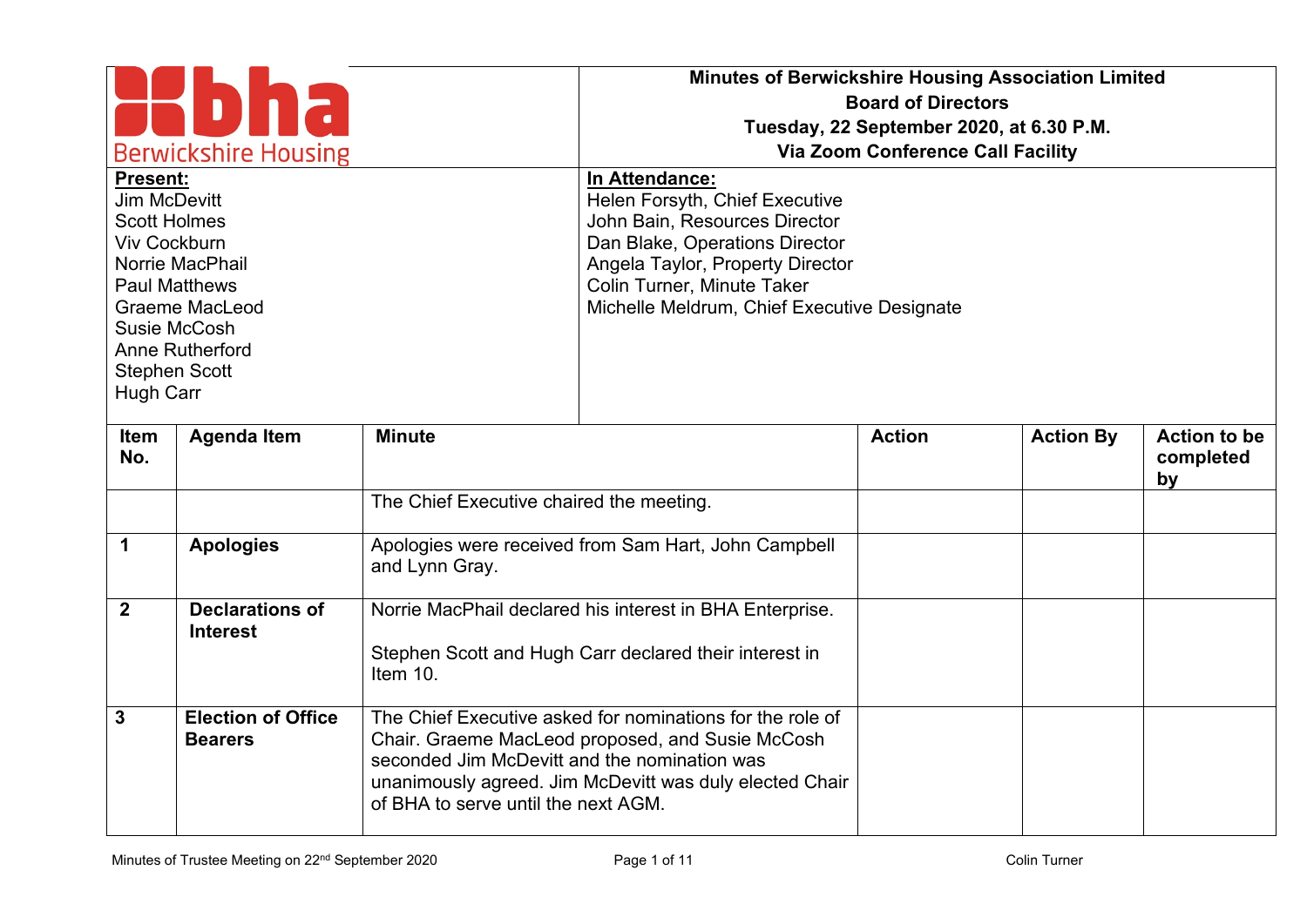|   |                         | Taking the Chair, the Chair proposed that the two Vice-          |  |  |
|---|-------------------------|------------------------------------------------------------------|--|--|
|   |                         | Chairs be appointed and asked for nominations. Anne              |  |  |
|   |                         | Rutherford nominated, and Scott Holmes seconded, Viv             |  |  |
|   |                         | Cockburn and Graeme Macleod. The nominations were                |  |  |
|   |                         | unanimously agreed, and Viv Cockburn and Graeme                  |  |  |
|   |                         | MacLeod were duly appointed Vice-Chairs of BHA to                |  |  |
|   |                         | serve until the next AGM.                                        |  |  |
|   |                         |                                                                  |  |  |
|   |                         | The Chair acknowledged that Scott Holmes had decided             |  |  |
|   |                         | not to seek election as an Office Bearer this year and           |  |  |
|   |                         | thanked Scott for his support in this role.                      |  |  |
|   |                         | The Chair welcomed Michelle Meldrum, Chief Executive             |  |  |
|   |                         | Designate and introduced Michelle to the Board.                  |  |  |
|   |                         |                                                                  |  |  |
|   |                         | The Chair introduced Hugh Carr, one of BHA's newly               |  |  |
|   |                         | elected Trustees, to the Board and attendees.                    |  |  |
| 4 | <b>Minutes from</b>     | The minutes of the meeting of 18 <sup>th</sup> August 2020, were |  |  |
|   | <b>Previous Meeting</b> | accepted by the Board as a true record of the meeting.           |  |  |
|   |                         |                                                                  |  |  |
|   |                         | 4.2 Matters Arising:                                             |  |  |
|   |                         |                                                                  |  |  |
|   |                         | 4.2.1 Share Certificates had been issued.                        |  |  |
|   |                         | 4.2.2 The annual accounts corrections had been                   |  |  |
|   |                         | completed and the accounts had been submitted                    |  |  |
|   |                         | to the Regulator, Financial Conduct Authority.                   |  |  |
|   |                         | Submission to the Office of the Scottish Charity                 |  |  |
|   |                         | Regulator was due by 31 <sup>st</sup> December and would         |  |  |
|   |                         | be completed during October.                                     |  |  |
|   |                         | 4.2.3 The Self Assurance statement to the Regulator was          |  |  |
|   |                         | due by the end of November and the Board would                   |  |  |
|   |                         | approve this at its November meeting.                            |  |  |
|   |                         | 4.2.4 The Board away day has been postponed until                |  |  |
|   |                         | 2021 due to the COVID-19 restrictions.                           |  |  |
|   |                         |                                                                  |  |  |
|   |                         | All other actions had been completed or would be dealt           |  |  |
|   |                         | with this at this meeting.                                       |  |  |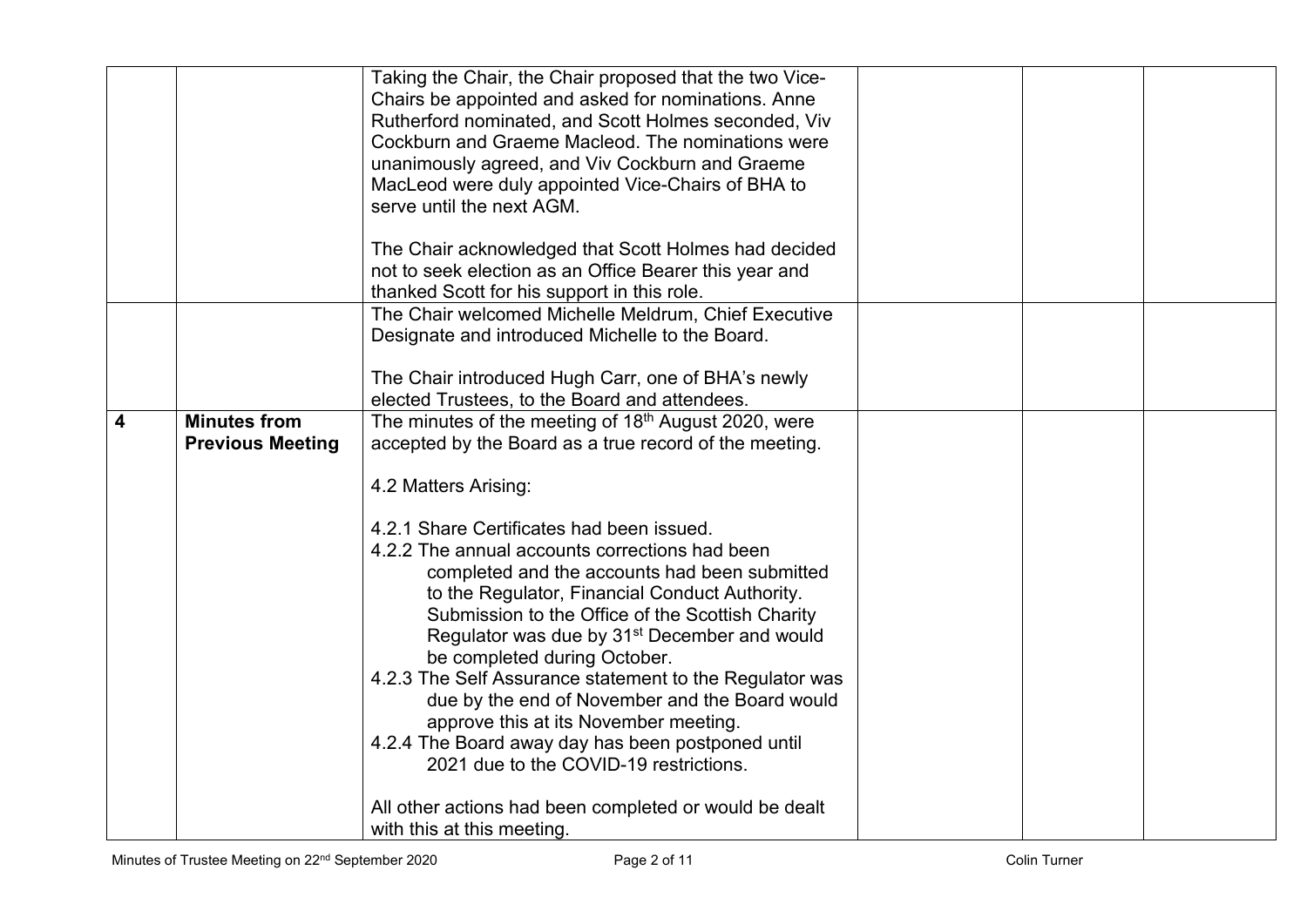| 5 | Revised 20/21            | The Finance Director introduced the report and referred                                                            | Submit the FYFP  | Finance         | 30/09/20 |
|---|--------------------------|--------------------------------------------------------------------------------------------------------------------|------------------|-----------------|----------|
|   | <b>Budget and 5 Year</b> | to the context based on the additional reviews required by                                                         | to the Regulator | <b>Director</b> |          |
|   | <b>Financial Plans</b>   | the Regulator considering the impact of the COVID-19                                                               |                  |                 |          |
|   |                          | pandemic. It was explained that the plan had to be frozen                                                          |                  |                 |          |
|   |                          | at a point in time to enable submission and that the plan                                                          |                  |                 |          |
|   |                          | would continue to be reviewed actively as the situation                                                            |                  |                 |          |
|   |                          | changes.                                                                                                           |                  |                 |          |
|   |                          |                                                                                                                    |                  |                 |          |
|   |                          | It was recommended that the plan be approved for                                                                   |                  |                 |          |
|   |                          | submission following Item 6 [Development Strategy].                                                                |                  |                 |          |
|   |                          |                                                                                                                    |                  |                 |          |
|   |                          | Graeme MacLeod queried the planned maintenance                                                                     |                  |                 |          |
|   |                          | assumptions and the Finance Director explained that                                                                |                  |                 |          |
|   |                          | these were significantly higher than two years ago and                                                             |                  |                 |          |
|   |                          | previous years before that, as a higher level of investment                                                        |                  |                 |          |
|   |                          | in properties was needed to meet and maintain                                                                      |                  |                 |          |
|   |                          | standards.                                                                                                         |                  |                 |          |
|   |                          |                                                                                                                    |                  |                 |          |
|   |                          | The Property Director reported that the two contracts for                                                          |                  |                 |          |
|   |                          | compliance with EESSH have restarted, and, assuming                                                                |                  |                 |          |
|   |                          | no further negative impacts with COVID-19, the                                                                     |                  |                 |          |
|   |                          | contractors are confident that they will be substantively                                                          |                  |                 |          |
|   |                          | completed by 31 March 2021, access issues may reduce                                                               |                  |                 |          |
|   |                          | numbers. This meets the Housing Minister's requirement<br>for a robust delivery plan showing intent for compliance |                  |                 |          |
|   |                          | beyond the regulatory December 2020 date.                                                                          |                  |                 |          |
|   |                          |                                                                                                                    |                  |                 |          |
|   |                          | Viv Cockburn noted the deterioration in the financial                                                              |                  |                 |          |
|   |                          | position and understood that the Audit and Finance                                                                 |                  |                 |          |
|   |                          | Committee would look in detail at this with relevant feed                                                          |                  |                 |          |
|   |                          | in from the Leadership Team.                                                                                       |                  |                 |          |
|   |                          |                                                                                                                    |                  |                 |          |
|   |                          | Scott Holmes noted, and the Finance Director confirmed                                                             |                  |                 |          |
|   |                          | that the lower rent increases being proposed, to reflect                                                           |                  |                 |          |
|   |                          | tenant hardship during the COVID-19 pandemic would                                                                 |                  |                 |          |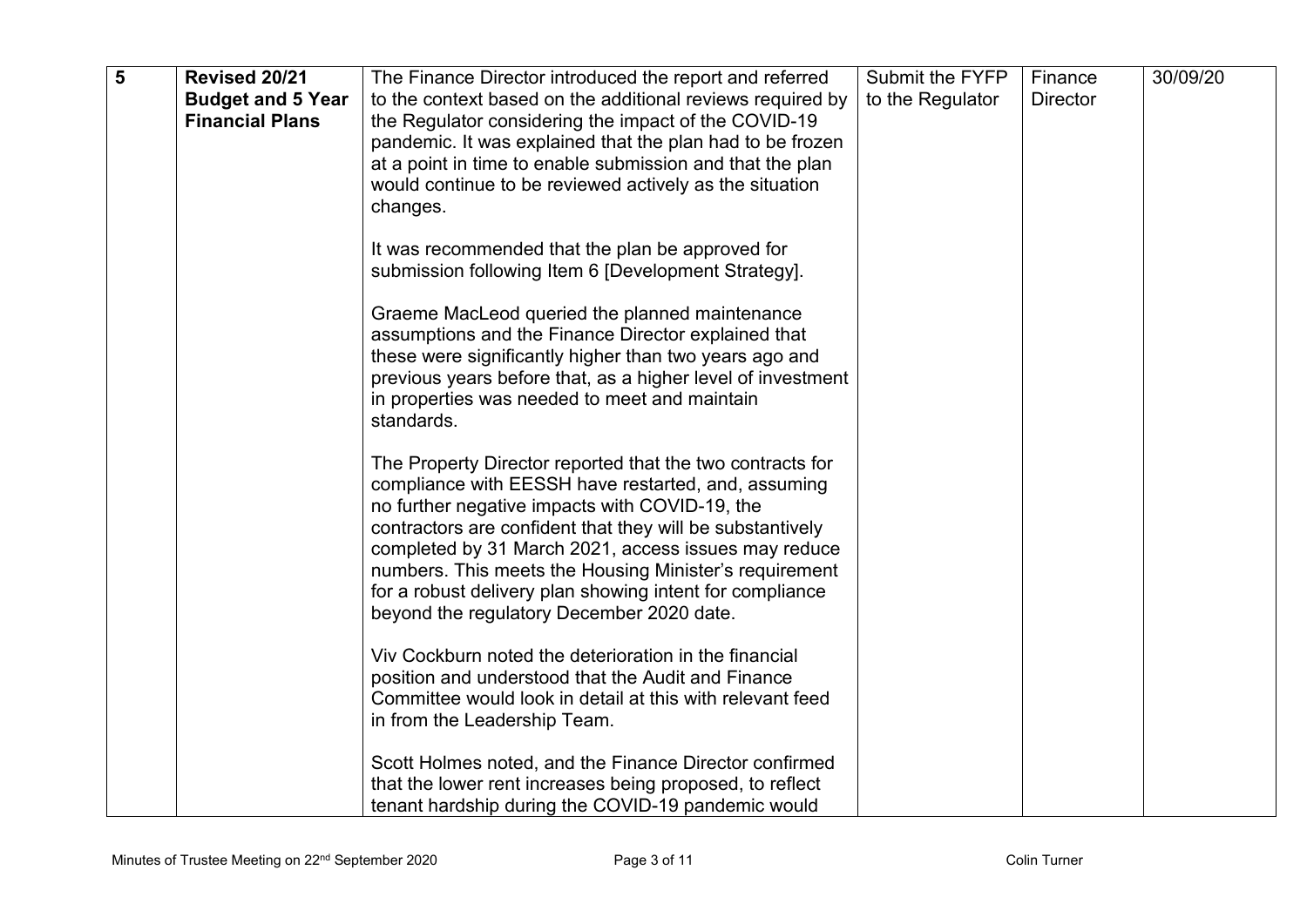|   |                                       | lead to a shortfall in income. This shortfall would be<br>bridged with existing cash and/or additional borrowing.<br>Following the discussions at Item 6, The Board<br>approved the five-year financial plan for submission<br>to the Regulator.                                               |                                                                     |                               |          |
|---|---------------------------------------|------------------------------------------------------------------------------------------------------------------------------------------------------------------------------------------------------------------------------------------------------------------------------------------------|---------------------------------------------------------------------|-------------------------------|----------|
| 6 | <b>Development</b><br><b>Strategy</b> | The Property Director introduced the report noting that it<br>also included a proposal for the exploration of a site for a<br>new office, with no commitment to relocate, and the<br>outcome of the exploration to be brought back to the<br>Board.                                            | Publish the<br>Development<br>Strategy with<br>agreed<br>amendments | Property<br><b>Director</b>   | 30/09/20 |
|   |                                       | The office is part of Business Transformation and it had<br>been agreed to postpone progressing this strand;<br>however, there is an opportunity to explore SBCs<br>planning views regarding one site for the possibility of a<br>new office, to allow the next stage of the office options to | <b>Present Duns</b><br>office upgrade to<br>the Board               | Property<br><b>Director</b>   | 16/02/21 |
|   |                                       | be progressed. To prevent delay in the overall design<br>development of the site, this exploration proposal was<br>included in the report.<br>The Board noted that the programme of sites was                                                                                                  | Include<br>affordability<br>figures in rent<br>comparison table     | Operations<br><b>Director</b> | 30/09/20 |
|   |                                       | indicative and subject to change; e.g. since the report<br>was written, the local authority had made changes to its<br>own strategy and the old Eyemouth High School site was<br>now in abeyance.                                                                                              |                                                                     |                               |          |
|   |                                       | The strategy proposed approximately 50 new units per<br>year for the next five years and also set out the strategy<br>for land banking.                                                                                                                                                        |                                                                     |                               |          |
|   |                                       | The demand for social housing in Berwickshire is<br>evidenced by SBC's Local Housing Strategy. BHA also<br>commissions independent local housing needs<br>assessments and also analyses our own assessments of                                                                                 |                                                                     |                               |          |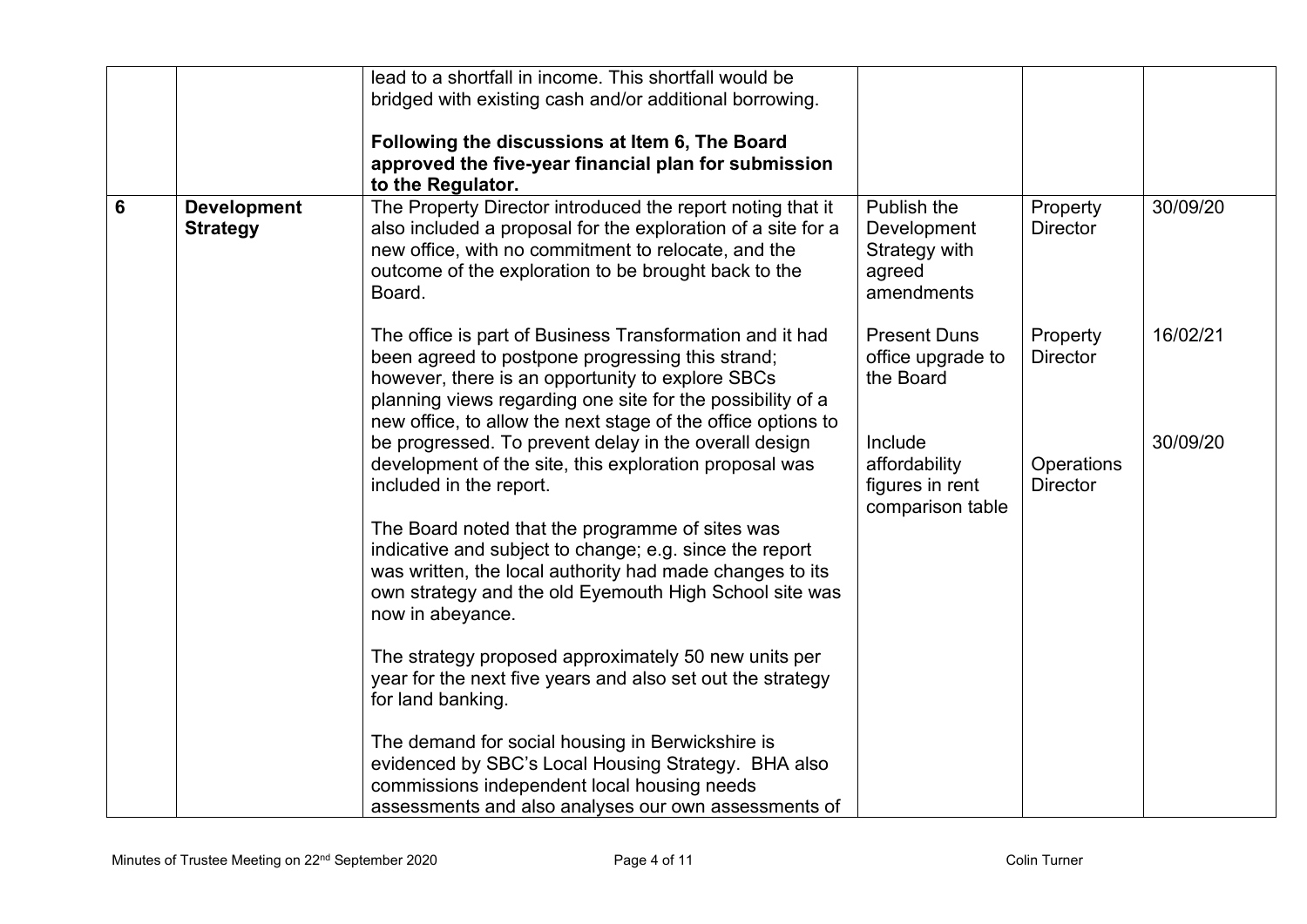| demand patterns e.g. average of 25-30 bids per property<br>advertised for our recent homes.                                                                                                                                                                                                                                                                                                                                                                                                                                                                                                                                                                                  |  |  |
|------------------------------------------------------------------------------------------------------------------------------------------------------------------------------------------------------------------------------------------------------------------------------------------------------------------------------------------------------------------------------------------------------------------------------------------------------------------------------------------------------------------------------------------------------------------------------------------------------------------------------------------------------------------------------|--|--|
| The Board was directed to the Executive Summary of the<br>"Impact of Social Housing" report further evidencing the<br>need for and wider impact for communities of social<br>housing in Scotland.                                                                                                                                                                                                                                                                                                                                                                                                                                                                            |  |  |
| It was confirmed that the levels of Housing Association<br>Grant ("HAG") may change in future and any strategy<br>would be revised based on these changes.                                                                                                                                                                                                                                                                                                                                                                                                                                                                                                                   |  |  |
| The Property Director sought the Board's in principle<br>approval of the strategy and further sought the Board's<br>consent to investigate the possibility of change of use of a<br>site currently zoned for housing only to mixed use. This is<br>to allow exploration of new office provision as an option<br>for the future office. If SBC Planners advise that this<br>change of use will not be accepted there will be no further<br>action taken.                                                                                                                                                                                                                      |  |  |
| The Board accepted the strategy in principle but Trustees<br>did not agree unanimously that the option to explore the<br>site for a new office should form part of the strategy as no<br>options appraisal had been presented and there were<br>commercial and reputational implications which could put<br>the Association at risk. With the site in question not falling<br>into the indicative plan for a site start until later in<br>2023/24, it was felt there was enough time now to initiate<br>a full paper on the Duns office to include: costs to repair,<br>alternative sites, alternative uses for Duns site to include<br>cost/ sale price etc as appropriate. |  |  |
| With the Board opinion split on whether to include the<br>potential to explore the site for a new office provision<br>within this strategy, the Chair called a vote to consider the                                                                                                                                                                                                                                                                                                                                                                                                                                                                                          |  |  |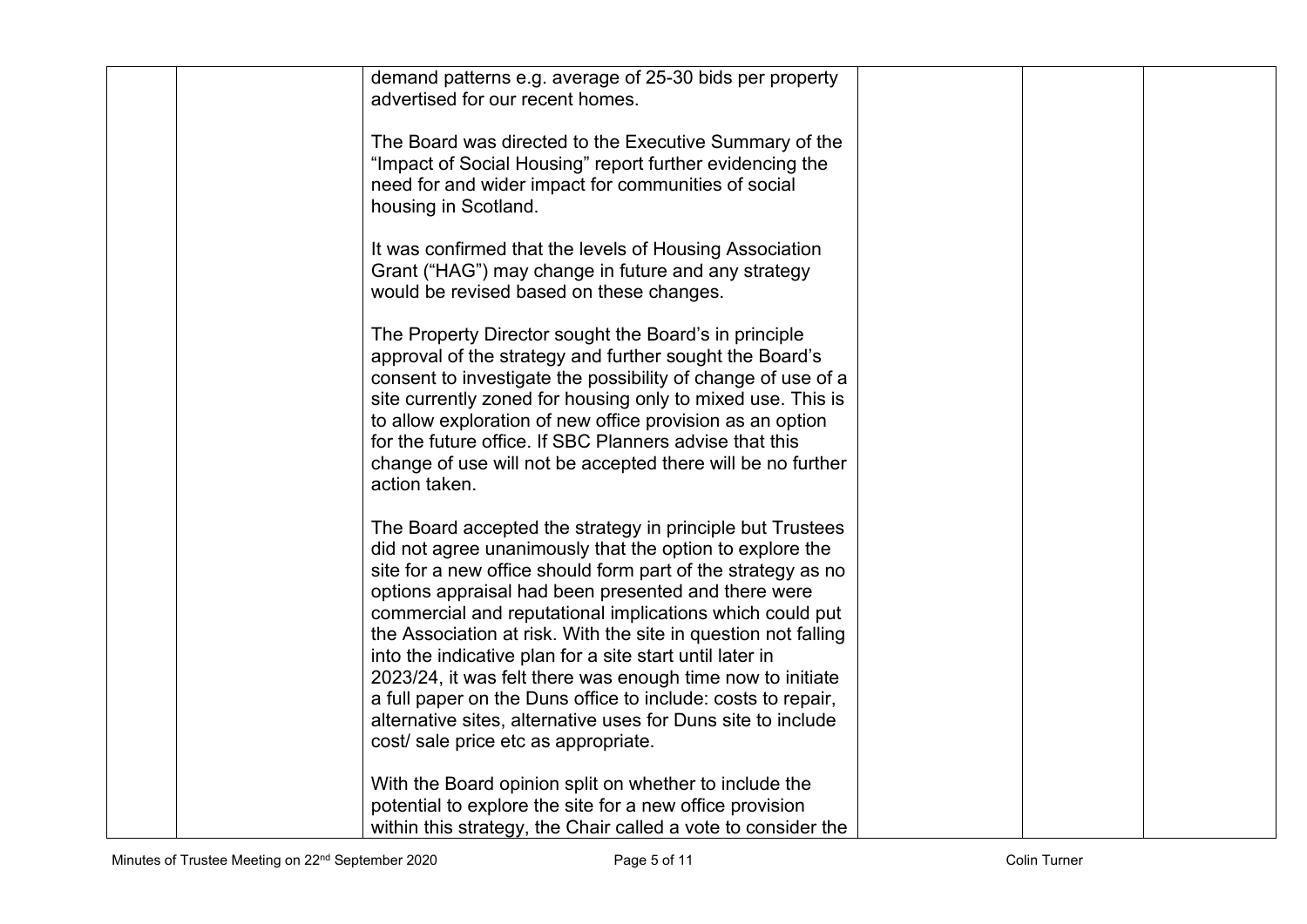|  | counter proposal made to remove this proposal from the<br>strategy.                                                                                                                                                                                                      |  |  |
|--|--------------------------------------------------------------------------------------------------------------------------------------------------------------------------------------------------------------------------------------------------------------------------|--|--|
|  | With four votes in favour of the revised proposal and<br>six against the revised proposal was withdrawn, the<br>Development Strategy was then approved as<br>presented.                                                                                                  |  |  |
|  | The Leadership Team noted the concerns expressed<br>about a future office and these will be addressed with the<br>arrival of the new Chief Executive.                                                                                                                    |  |  |
|  | Discussion continued on the Five-Year Financial plan.                                                                                                                                                                                                                    |  |  |
|  | Responding to an enquiry about the Silver and Gold<br>standards for new build and upgrade of existing stock, the<br>Property Director advised that this will be addressed in<br>the new Asset Management Strategy.                                                       |  |  |
|  | It was proposed that an additional row be added to the<br>rent comparison table that would help better compare the<br>affordability of our homes against our own average rents<br>as well as comparing them to the Private Rented sector<br>averages. This was accepted. |  |  |
|  | The Finance Director confirmed that the financial model<br>included capital repayments on borrowing, but it was<br>possible that further funding would be required to repay<br>balance of capital and release encumberment on<br>properties.                             |  |  |
|  | Viv Cockburn suggested that in the wider context, a lot of<br>what was being proposed was subject to change as<br>national policies developed and next year's elections<br>could change the levels of funding available.                                                 |  |  |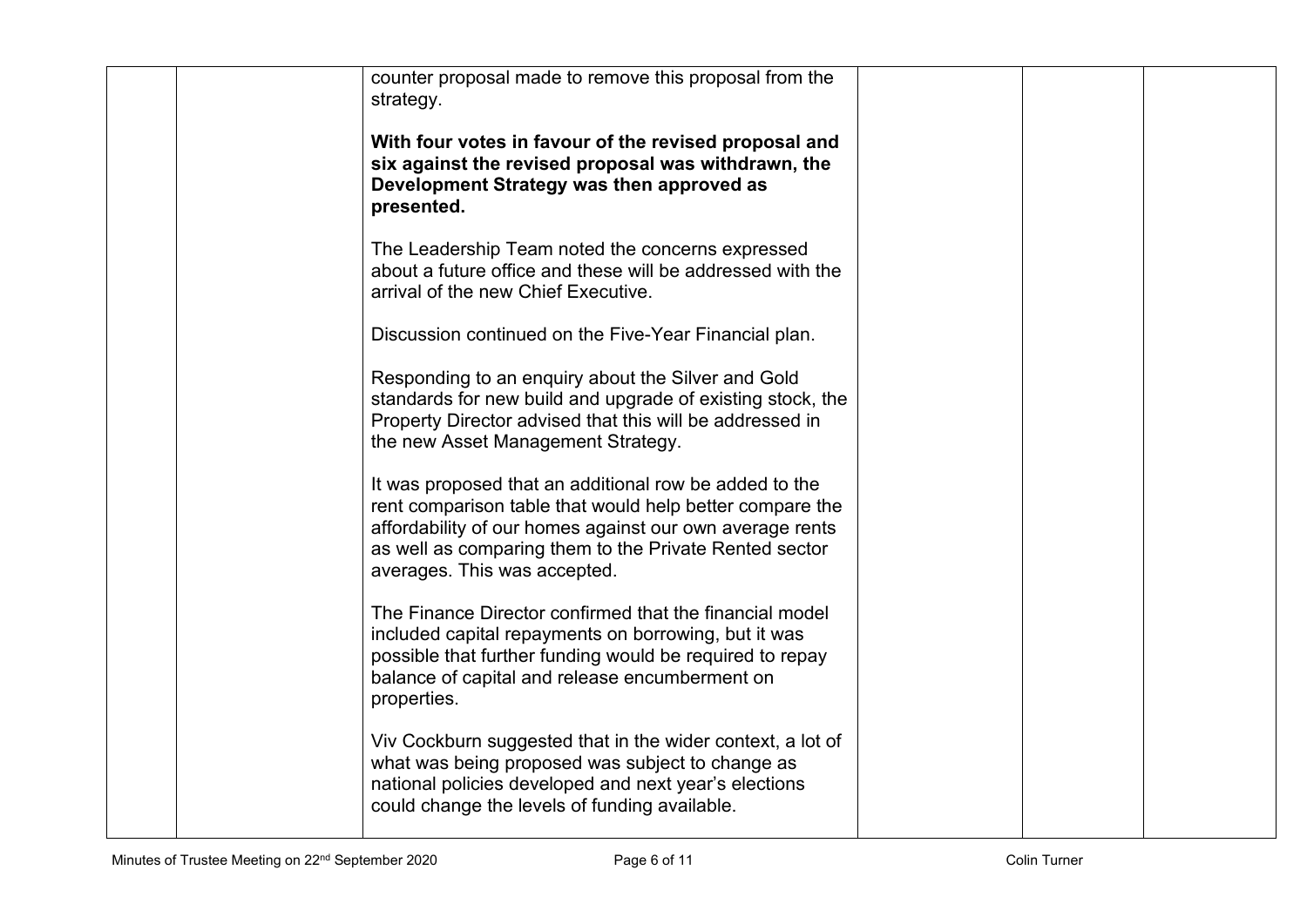|                |                                                                                              | Paul Matthews queried the assumptions made on income<br>against the potential cost of development of new sites<br>and queried if contingencies were included. The Finance<br>Director confirmed that the plans were only based on the<br>next five years and the sites that were in the plans may or<br>may not come on stream and this was a risk that always<br>exists in development. |                                                                                                         |                                     |          |
|----------------|----------------------------------------------------------------------------------------------|------------------------------------------------------------------------------------------------------------------------------------------------------------------------------------------------------------------------------------------------------------------------------------------------------------------------------------------------------------------------------------------|---------------------------------------------------------------------------------------------------------|-------------------------------------|----------|
| $\overline{7}$ | <b>Allia Compliance</b><br><b>Certificate</b>                                                | The Finance Director sought the Board's approval of the<br>compliance certificate.<br>The Board approved the Allia Compliance Certificate.<br>19:55 Susie McCosh left the meeting at this point                                                                                                                                                                                          | Issue certificate<br>to Allia                                                                           | Finance<br><b>Director</b>          | 25/09/20 |
| 8              | <b>Policies for</b><br><b>Renewal</b>                                                        | Viv Cockburn noted that the restrictions of benefits on<br>Trustees was not clear in this policy and asked that a<br>covering letter or summary be pulled together clarifying all<br>of the restrictions on entitlements, pay and benefits<br>encumbered by Trustees.<br>The Company Secretary undertook to circulate this with<br>the annual declarations of interest.                  | Create summary<br>and circulate the<br>annual<br>declaration of<br>interest forms to<br><b>Trustees</b> | <b>Resources</b><br><b>Director</b> | 15/10/20 |
|                |                                                                                              | The Board approved the Codes of Conduct for both<br><b>Governing Body Members and Staff.</b>                                                                                                                                                                                                                                                                                             | <b>Publish Codes of</b><br>Conduct and<br>complete annual<br>declarations of<br>interest process        | <b>Resources</b><br><b>Director</b> | 31/10/20 |
| 9              | <b>Membership of the</b><br><b>Committees.</b><br>subsidiary boards<br>and working<br>groups | Following discussion with the Board, the Company<br>Secretary confirmed membership of the committees as<br>follows:<br><b>Audit and Finance Committee</b>                                                                                                                                                                                                                                |                                                                                                         |                                     |          |
|                |                                                                                              | Scott Holmes, Viv Cockburn, Graeme MacLeod, Hugh<br><b>Carr and Paul Matthews</b>                                                                                                                                                                                                                                                                                                        | <b>Call Paul</b><br><b>Mathews</b>                                                                      | Chair                               | 30/09/20 |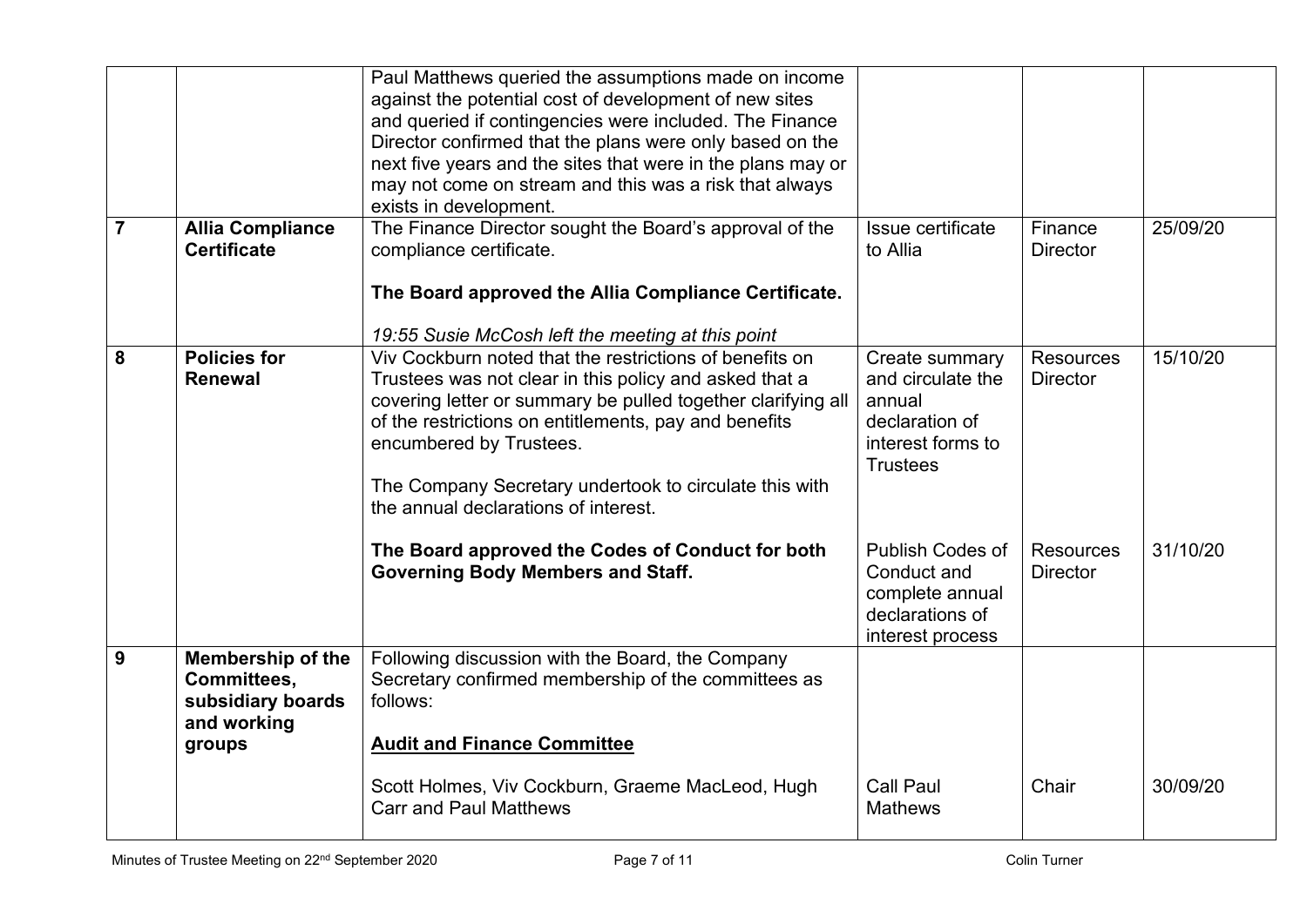| Paul Matthews indicated that if the Board was happy for<br>him to do so he would stand down from the Audit and |  |  |
|----------------------------------------------------------------------------------------------------------------|--|--|
| Finance Committee. The Chair will discuss this with Paul<br>out with the meeting.                              |  |  |
| <b>Operations Committee</b>                                                                                    |  |  |
|                                                                                                                |  |  |
| Anne Rutherford, Lynn Gray, Susie McCosh, John<br>Campbell, Stephen Scott and Norrie McPhail                   |  |  |
| <b>BHA Enterprise Board</b>                                                                                    |  |  |
| The Company Secretary confirmed the membership of<br>the BHA Enterprise Board as follows:                      |  |  |
| Richard Atkins, Independent member<br>Jamie Davidson, Independent member                                       |  |  |
| Andrew Brough, Independent member<br>Norrie MacPhail, BHA Representative member                                |  |  |
| <b>BHA representative on BCR Board</b>                                                                         |  |  |
| <b>Viv Cockburn</b>                                                                                            |  |  |
| <b>Working Groups</b>                                                                                          |  |  |
| Board representation on the Business Transformation<br>Programme Board was confirmed as follows:               |  |  |
| <b>Graeme MacLeod</b><br><b>Paul Mathews</b>                                                                   |  |  |
| Board representation on the contractor dispute working<br>group membership was confirmed as follows:           |  |  |
| <b>Anne Rutherford</b>                                                                                         |  |  |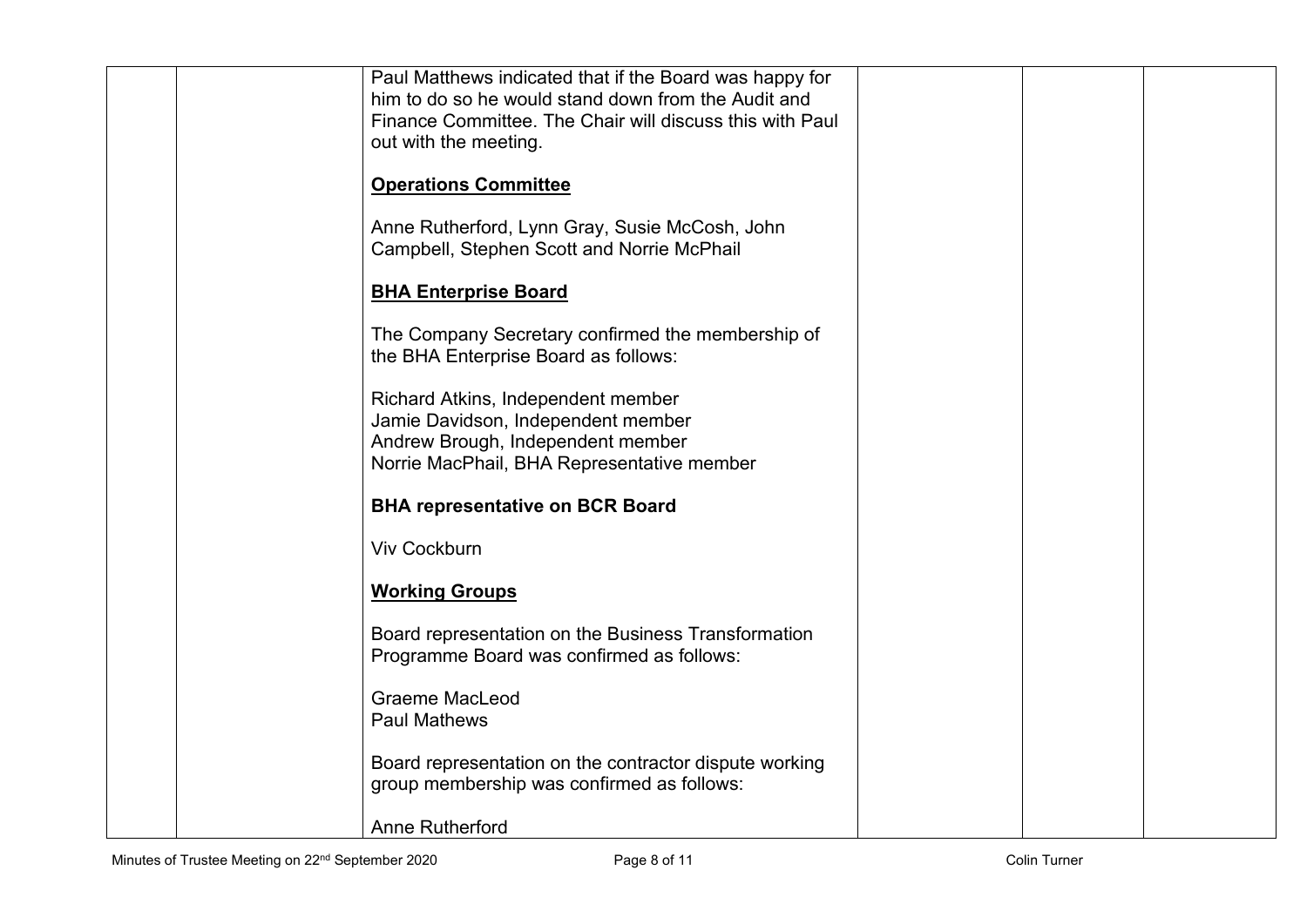| 10 | <b>Governance</b>                         | <b>Jim McDevitt</b><br>The Board Health and Safety representative had been<br>vacant, and any interested members are to notify the<br>Company Secretary.<br>Stephen Scott and Hugh Carr took no part in item 10.2                                                                                                                                                                                                                                                                                                                                                                                                                                                                                                                                                                                                 | Contact<br>Company<br>Secretary if<br>interested in H&S<br>representative<br>role | <b>Board</b>                  | 31/10/20   |
|----|-------------------------------------------|-------------------------------------------------------------------------------------------------------------------------------------------------------------------------------------------------------------------------------------------------------------------------------------------------------------------------------------------------------------------------------------------------------------------------------------------------------------------------------------------------------------------------------------------------------------------------------------------------------------------------------------------------------------------------------------------------------------------------------------------------------------------------------------------------------------------|-----------------------------------------------------------------------------------|-------------------------------|------------|
|    |                                           | 10.1 The Board approved the Membership report<br>10.2 The Board homologated the use of the<br><b>Association's Seal</b>                                                                                                                                                                                                                                                                                                                                                                                                                                                                                                                                                                                                                                                                                           |                                                                                   |                               |            |
| 9  | <b>Subsidiary Board</b><br><b>Minutes</b> | The Board noted the minutes of the following subsidiary<br>Board meetings:<br>9.1<br>BHA Enterprise - 6 August 2020                                                                                                                                                                                                                                                                                                                                                                                                                                                                                                                                                                                                                                                                                               |                                                                                   |                               |            |
|    |                                           | 9.2<br>BCR Windfarm Partnership - 6 August 2020                                                                                                                                                                                                                                                                                                                                                                                                                                                                                                                                                                                                                                                                                                                                                                   |                                                                                   |                               |            |
| 11 | <b>AOCB</b>                               | Norrie MacPhail - Advised that the BHA Enterprise<br>$1_{\cdot}$<br>Board were developing a paper for the BHA Board<br>to propose BHA Enterprise's future in BHA's future<br>plans with a particular emphasis on potential<br>income generation.<br>2. The Operations Director reported that an options<br>appraisal for the future of the BeFriend project<br>would be brought to the Board in November 2020<br>ahead of budget considerations in January 2021.<br>3. The Operations Director noted that the recently<br>funded Digital Lending library was now beginning<br>to lend devices and it had been recognised as an<br>achievement at a national scale at the SFHA<br>Social Housing Resilience Group, who report into<br>the Scottish Government Ministerial Steering<br>Committee on Covid recovery. | <b>BeFriend options</b><br>appraisal report                                       | Operations<br><b>Director</b> | 17/11/2020 |